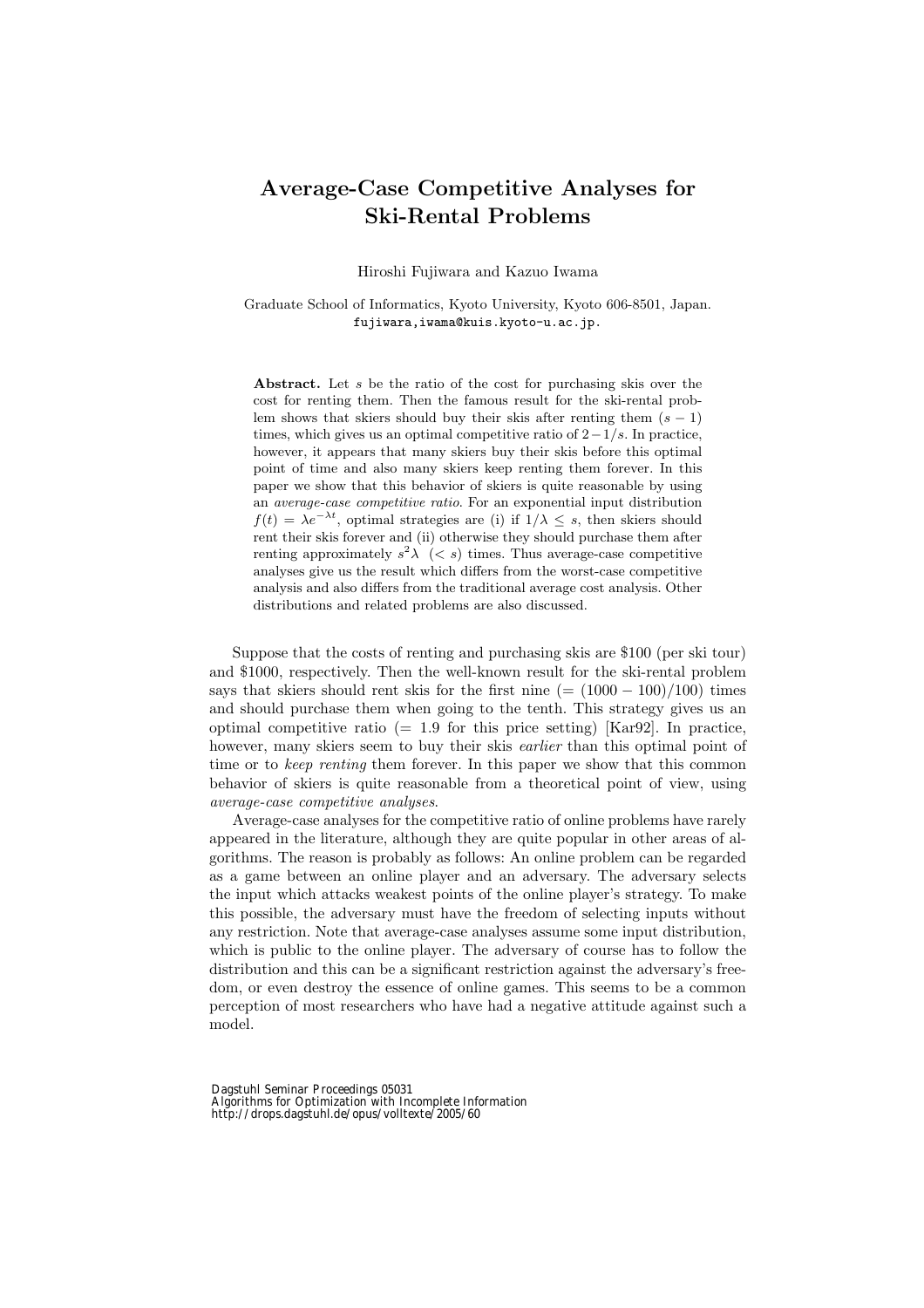In this paper we reconsider this common perception, and claim that averagecase competitive analyses occasionally provide us with even more interesting results compared with the conventional worst-case analysis. Our problem here is the ski-rental problem already mentioned. The costs of renting and purchasing skis are denoted by 1 and *s*, respectively. An online algorithm for this problem is determined completely by deciding how many  $(= k)$  times the skier should rent skis before buying them, and therefore such an algorithm is denoted by  $A(k)$ . We use a continuous model merely because of the ease of calculation. It should be noted that similar results are obtained by using an equivalent discrete model and we often use the terminology of the discrete model, such as "in each occasion of going to a ski tour." Let  $ALG(k, t)$  and  $OPT(t)$  denote the cost of the online algorithm and the cost of the optimal offline algorithm, respectively, where *t* is the total number of times the skier goes skiing. Apparently,

$$
ALG(k,t) = \begin{cases} t, & 0 \le t \le k, \\ k+s, & k < t, \end{cases}
$$
 (1)

$$
OPT(t) = \min(s, t). \tag{2}
$$

The worst-case competitive ratio for the algorithm *A*(*k*) is denoted by  $\max_t (\text{ALG}(k, t) / \text{OPT}(t))$ .

**Lemma 1.** *The following strategy provides an optimal worst-case competitive ratio of 2: the skier should purchase skis after renting s times.*

Now let  $f(t)$  be a probability density function for the input distribution. Then we can define the average-case competitive ratio as

$$
c(k) = \mathbf{E}\left[\frac{\text{ALG}(k,t)}{\text{OPT}(t)}\right] = \int_0^\infty \frac{\text{ALG}(k,t)}{\text{OPT}(t)} \cdot f(t) \, dt. \tag{3}
$$

As the function  $f(t)$ , we use a so-called exponential distribution defined by

$$
f(t) = \lambda e^{-\lambda t} \qquad (\lambda > 0). \tag{4}
$$

As mentioned before, this distribution means that on each occasion the skier continues to go skiing with probability  $1 - \lambda$  and quits skiing with  $\lambda$ . Note that its mean value  $\int_0^\infty t\lambda e^{-\lambda t} dt$  is equal to  $1/\lambda$ , which shows how many times in total the skier goes skiing on average.

We calculate (3) for two regions  $0 < k \leq s$  and  $s < k$ , for which the value of  $c(k)$  is denoted by  $c_1(k)$  and  $c_2(k)$ , respectively. For  $0 < k \leq s$ , one can obtain

$$
c_1(k) = 1 - e^{-\lambda k} + (k+s) \int_k^s \frac{1}{t} \lambda e^{-\lambda t} dt + \frac{k+s}{s} e^{-\lambda s}
$$
  
=  $1 - e^{-\lambda k} + \lambda (k+s) (Ei(-\lambda s) - Ei(-\lambda k)) + \frac{k+s}{s} e^{-\lambda s},$  (5)

where  $Ei(-x) = -\int_x^{\infty} (e^{-t}/t) dt$ , called the exponential integral, cannot be expressed as an elementary function [MUH56]. On the other hand, for  $s < k$ , we